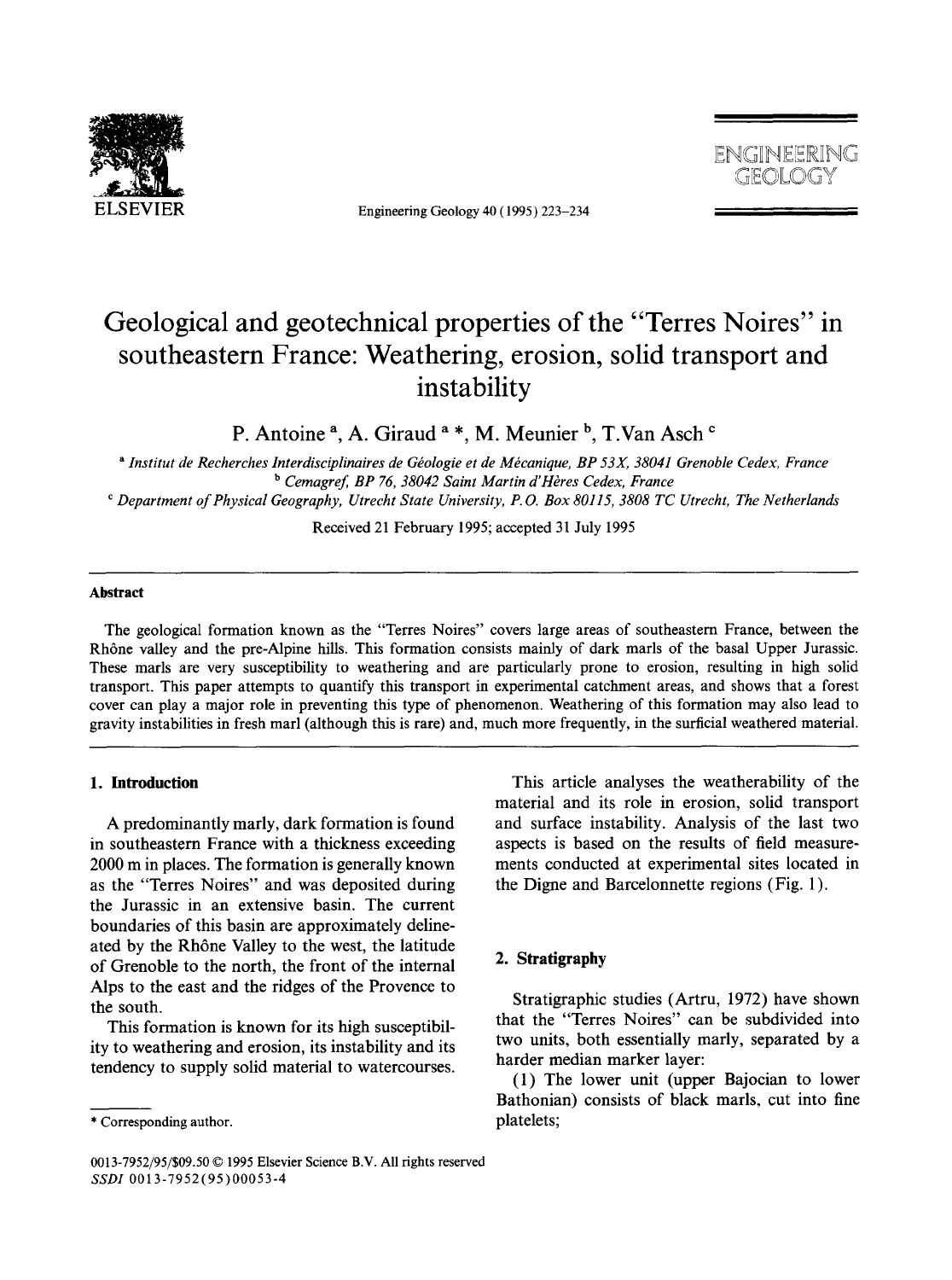

Fig. 1. Location map showing the extent of the "Terres Noires".

(2) The marker layer (upper Bathonian and lower Callovian) is harder, acts as a good reference layer, and consists of clayey, occasionally dolomitic limestone, with a brownish patina; and

(3) The upper unit (lower Callovian to the middle Oxfordian) also consisting of marls cut into platelets, with carbonated nodules.

Except for a few minor differences, this subdivision can be found throughout the area under consideration.

#### **3. Characteristics of the "Terres Noires"**

The "Terres Noires" consists of highly stratified rocks, often exhibiting a fine bedding inherited from their original deposition by turbidity currents. They include a detrital and a carbonated phase.

From recent research on the physical and mineralogical properties of the formation, it was concluded that the lower and upper units of the stratigraphic series are very similar. The "Terres Noires" can, therefore, be considered as a homogeneous lithological mass with average characteristics as defined by Phan Thi San Ha (1992).

The carbonate content (made up essentially of

calcite) varies from 20 to 80% of the total volume, with corresponding facies ranging from marls to clayey limestones. The detrital phase comprisess mainly silt (predominantly quartz) with a small proportion of clayey materials (mainly illite). The plasticity indices measured on the fine fraction average 11%, thus confirming the silty nature of the detrital fraction. In addition, methylene blue tests reveal an almost total absence of smectites, found only in small quantities in interstratified minerals.

## **4. Weathering processes**

## *4.1. Field observations*

Areas devoid of vegetation revealed the following structure of the weathered zone:

(1) A soft, disorganised, surface zone (some ten cm thick) consisting of loose marl platelets;

(2) An intermediate unit (up to 50 cm thick), in which the laminated structure of the "Terres Noires" is preserved, marking the transition between sound parent rock and the completely weathered surface zone; and

(3) Intact rock, 30 to 50 cm below the surface (determined by portable penetrometer tests, Dumollard, 1984).

In areas with a dense vegetation cover, the weathered zone is much thicker, and in some places, exceeds several metres. In such cases, horizontal landslides may occur at the contact with the underlying intact bedrock, affecting on the forest cover.

## *4.2. Analysis of the phenomenon*

#### *4.2.1. General*

The "Terres Noires" exposed at the surface are continually subjected to physical weathering processes, producing a loose material consisting of fine platelets (ranging in size from a few mm to some cm). Eventually, the highly decalcified platelets are totally disintegrated by water seepage. They then form a silty overlayer with a particle size close to that of the original sediment.

Phan Thi San Ha (1992) carried out laboratory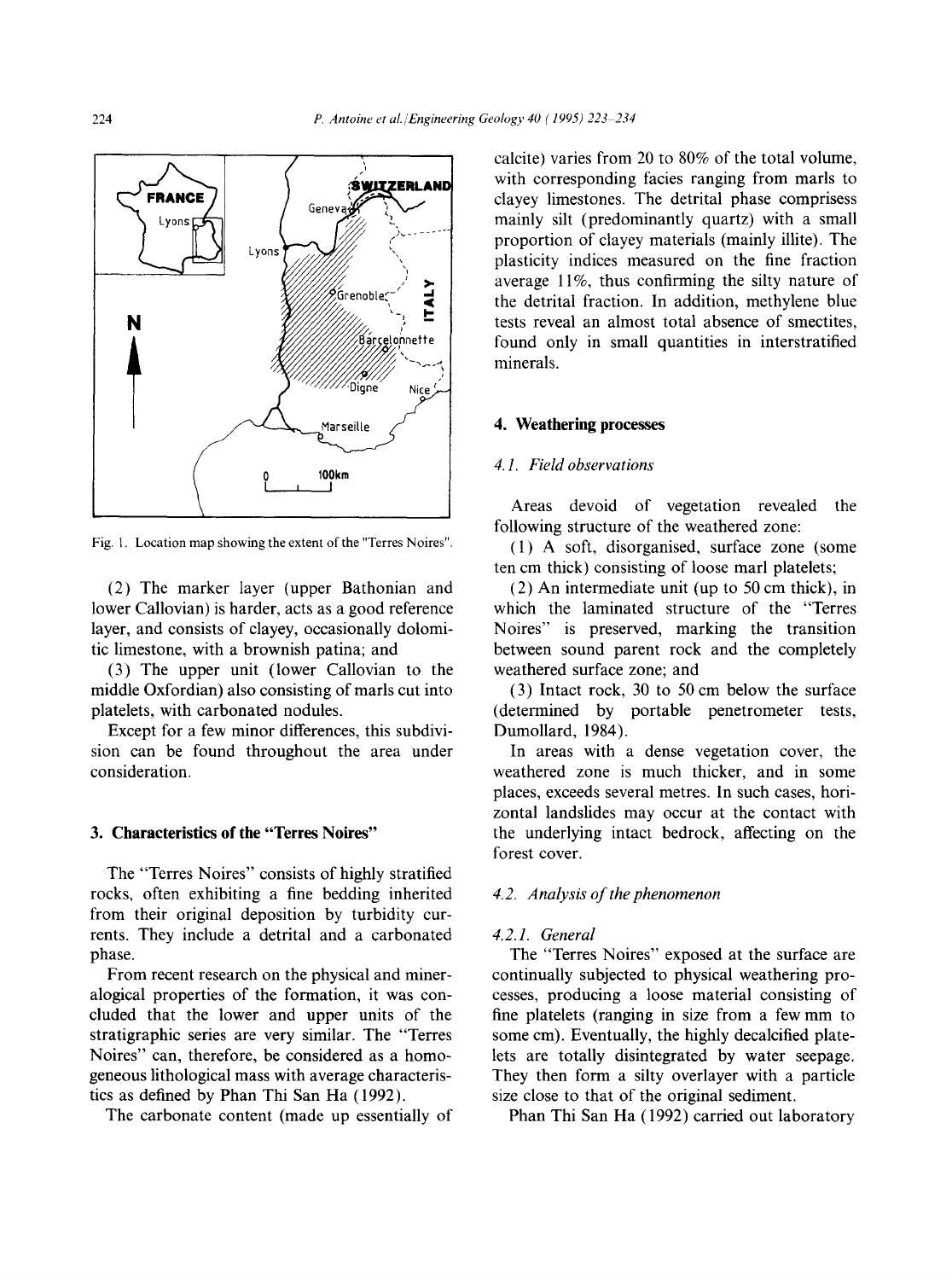tests on weathering phenomena by subjecting the rock to alternating wet and dry cycles. After four cycles, the laboratory material clearly resembles the naturally weathered products collected on the marl slopes. After ten cycles, the sieve curves of the natural product (Fig. 2a) and the product obtained from the weathering test (Fig. 2b) are found to be very similar. In this case, the curves tend to shift towards finer values which indicates a reduction in the mean particle size without changing the size distribution. The fragmentation process does not change. On the other hand, wet sieve analysis leads to total dissociation of the material accompanied by a certain change in the shape of the curve. This change in shape is easier to detect with the naturally weathered product compared to the lab-tested product. Although care should be taken when comparing curves resulting from different processes, the wet sieve curve shown in Fig. 2a is indicative for a material sedimented by settling, probably corresponding to the initial marine deposit. The highly permeable near-surface weathered material is subjected to water circulation whereas the underlying unweathered marl is largely impermeable. Various physical and chemical actions affect the weathered layer, especially the loose surface material. When the slope is steep and rainfall is heavy, numerous erosion gullies transport loose surface material to the streams (bed load). The distribution of the gullies appears to be random. The remaining loose surface materials are subjected to infiltration and slow percolation (especially with moderate rainfall). Decalcification of the permeable weathered horizons liberates the calcite which is then carried by the water and is deposited at the lower parts of the slopes, where the subsurface circulation emerges. Here, the calcite tends to form a very crumbly cement between the platelets. Overall, a process of calcite depletion occurs in the parent rock at the upper part of the slopes, with calcite enrichment in the weathered surface layer at the valley bottom (Phan Thi San Ha, 1992). The material accumulated at the valley bottom thus tends to obtain a certain degree of cohesion which may reduce the erosion and the effects of sheet runoff. This decalcification process is determined by calcimetry and confirmed by scanning electron microscopy, showing the pores resulting from the dissolution of calcite. The increase in porosity from intact rock to weathered rock (honeycomb texture) confirms these observations. A 20-30% reduction in carbonate content may cause a fourfold increase in porosity (Phan Thi San Ha, 1992).

# *4.2.2. A special case*

Locally, and exclusively in the vicinity of Barcelonnette, the visual appearance of rocks transported by landslides in the "Terres Noires" are unique owing to intense weathering. These rocks seem to have swollen and are subsequently flaked and transformed into a mass of fine materials which flow at the surface (Fig. 3). Similar behaviour was observed in smectite-rich weathered



Fig. 2. Dry and wet sieve curves: a) on the natural weathering product of the "Terres Noires". b) by 10-cycle weathering test.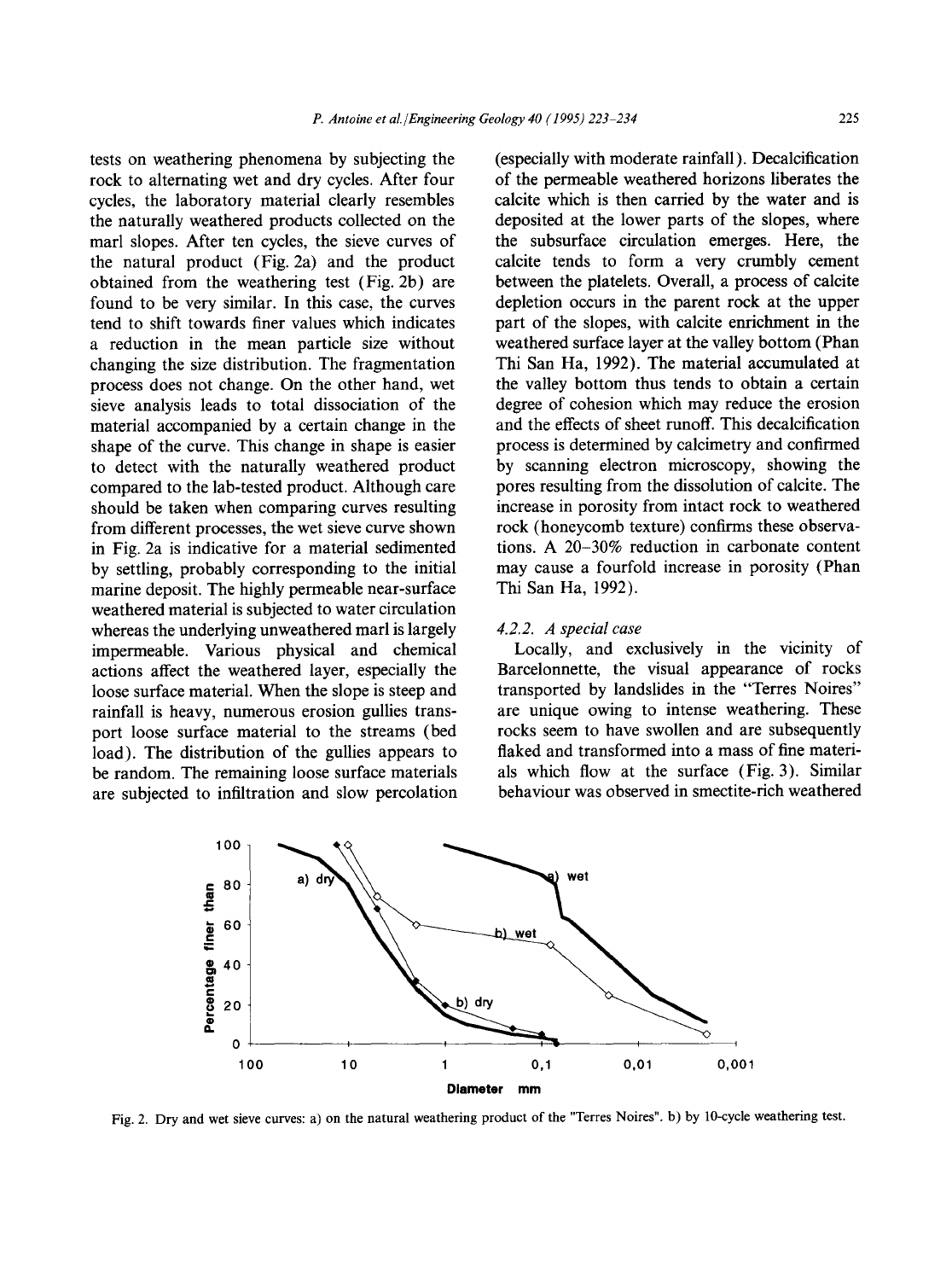

Fig. 3. Photograph showing weathering of the "Terres Noires".

volcanites on the island of Reunion caused by swelling. In this case another explanation must be found (because there are no significant quantities of smectites). Scanning electron microscopy revealed a certain content of pyritic microgranules. Through oxidation and hydration, these microgranules generate two separate phenomena: (a) high-speed swelling of rocks exposed to water, leading to accelerated production of fine materials, (b) production of small quantities of sulphuric acid which contributes to the decalcification of the facies by the formation of gypsum.

## **5. Runoff/erosion processes**

The "Terres Noires" formation displays the same morphology as badlands (Descroix, 1985), characterised by steep, rounded ridges, with vertical sides ("elephant's back"), generated by a dense drainage network because of their almost total impermeability. A specific erosion process occurs in these areas, promoted by the rapid disintegration of the material through weathering (cf. Section 4). This causes voluminous solid transport (cf. Section 6) and, in some cases, promotes surfacial instability (cf. Section 7).

# *5.1. Non-localized surface erosion*

It has already been shown (cf. Section 4.2) that weathering of the "Terres Noires" is a continuous process. During periods of no runoff (especially in dry winters), the fine materials generated by weathering provide a considerable amount of surficial sediment available for transport by the first heavy shower; the muddy runoff collects in reaches of the local watercourses, and is then transported downstream.

Saturation of the weathered layer may cause solifluction. This mainly occurs on steep valley slopes at the end of winters when abundant snow has fallen, generating small mudslides and mudflows which also supply the reaches. The solifluction bulges are generally small and localized; however, because they occur in many places in the catchment area, they may be considered as a nonlocalized process. (This hypothesis was adopted when interpreting the measurements.)

These two processes (supply of a considerable amount of loose material and saturation of this weathered material) explain why the first major spring event always causes a flood with a high level of solid transport, and sometimes even a debris flow.

Other important events are storms with high rainfall intensities which destroy the structure of the weathered layers, partly through splash effects, promote marl platelet degradation into silt products and facilitate material transport by surface runoff. Runoff tends to accumulate in small temporary gullies cut out in the valley slopes, finally discharging into the permanent drainage channels. In these small gullies, the solid transport can be so strongly concentrated that the flow becomes a miniature debris flow (Oostwoud Wijdenes and Ergenzinger, 1995).

Because this non-localized surface erosion occurs with each flood, it occurs much more frequent than localized erosion (cf. Section 5.2). This explains that erosion volumes on valley slopes are closely related to the intensity and kinetic energy of the rainfall (Borges, 1993).

# *5.2. Localized erosion*

This type of erosion consists essentially of very localized falls of debris from more calcified layers which protrude as the result of faster erosion of the more marly underlying layers. This process is not necessarily linked to a specific rainfall event.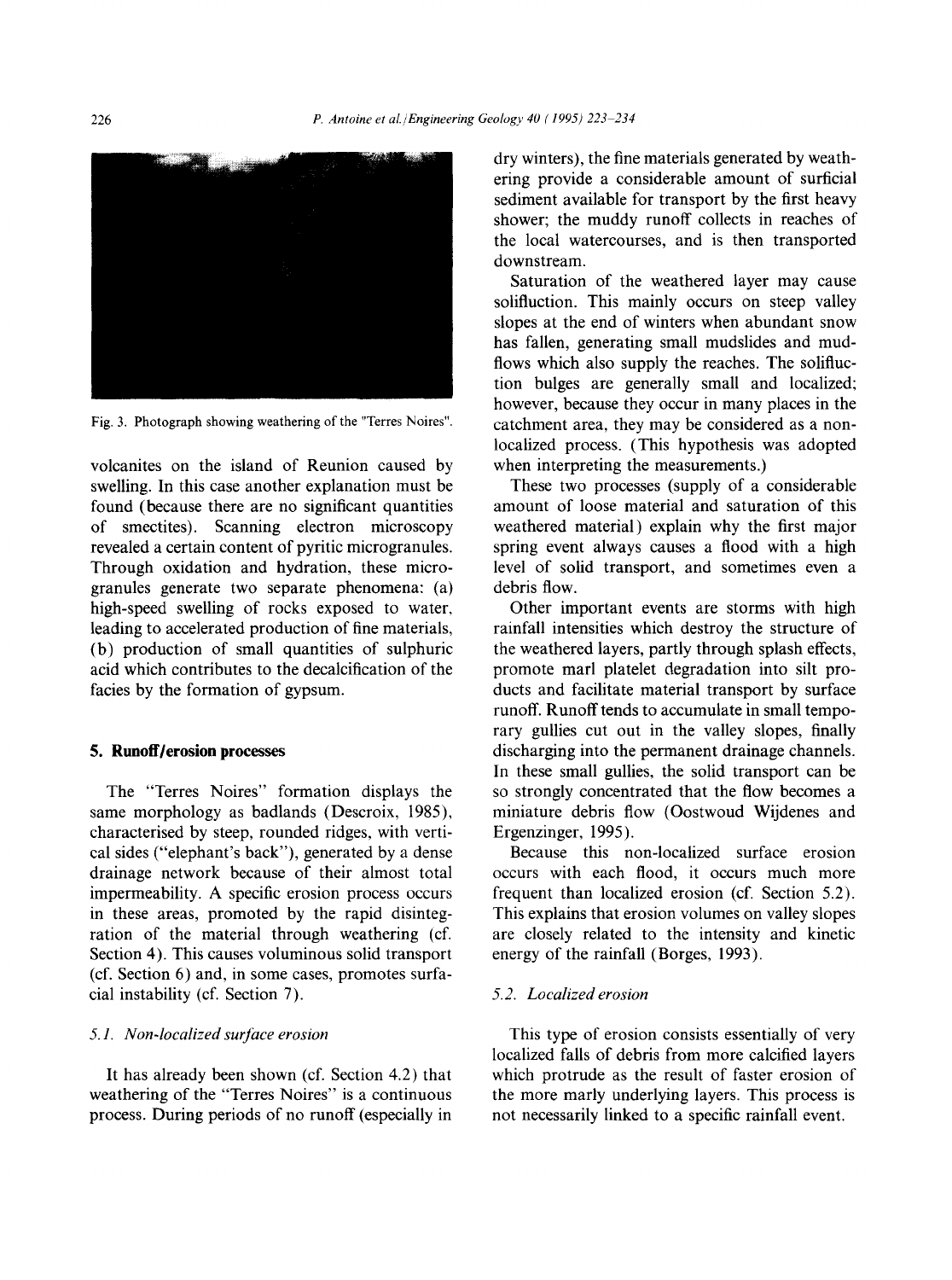

Fig. 4. Sieve curves of deposits in the sediment trap of the Laval basin.

# *5.3. Erosion quantification*

The experimental catchment areas developed at Draix (southeastern France, 15 km northeast of Digne, Fig. 1) were used to quantify erosion. Solid transport was measured by two systems: (1) a sediment trap storing all coarse sediments, and some of the fine sediment, as shown by the sieve curve (Fig. 4); and (b) automatic samplers located downstream of the filter dam, providing continuous measurements of fines carried by the water.

The measurement operations, the difficulties involved and the methods proposed for critical analyses of the data and estimation of missing data are described in Mathys and Meunier, 1989, Cambon et al., 1990, and Borges, 1993.

The physiographical characteristics of the three catchment areas are given in Table 1.

Table 1

Physiographical characteristics of the three Draix ERB catchment areas

| <b>Basin</b>    | Surface<br>(hectares) | Mean<br>slope<br>(%) | <b>Bareness</b><br>rate<br>$( \% )$ | First year of<br>data |  |  |
|-----------------|-----------------------|----------------------|-------------------------------------|-----------------------|--|--|
| Roubine         | 0.1330                | 45                   | 80                                  | 1984                  |  |  |
| Laval           | 86                    | 22                   | 78                                  | 1984                  |  |  |
| <b>Brusquet</b> | 108                   | 26                   | 13                                  | 1987                  |  |  |

(1) The Roubine is an order  $0<sup>1</sup>$  basin which may be considered as a geomorphological unit representative of the erosion processes: the slope of the main reach (about 35% at the outlet) is too steep to allow intermediate hydraulic deposits in the reaches. The rain recording parameters explain the erosion production very well (Borges, 1993).

(2) The Laval is an order 1 basin and consists of several sub-catchments discharging into a drainage channel about 1 km long, with a slope varying from 8 to 4%. Erosion, deposition and re-transport thus occur with each flood. This explains the necessity for flow parameters to explain the erosion volumes.

(3) The surface area of the Brusquet is slightly greater than that of the Laval; however, it is almost entirely covered with forest and thus offers, by comparison with Laval, an ideal opportunity to study the effects of the forest on floods and erosion.

Annual volumes (in tonnes/ha year) are given in Table 2. The values obtained for the Brusquet in 1988-1990 are interannual values, because the trapped volumes were too small to be measured annually. The clear increase noted from 1992 is due to the construction of a forest track. Despite the fact that the values for the Laval catchment for 1992 had to be estimated for the two months

 ${}^{1}$ A channel of order *n* has one or several tributaries of order lower than  $n$  and a maximum of one tributary of order  $n$ .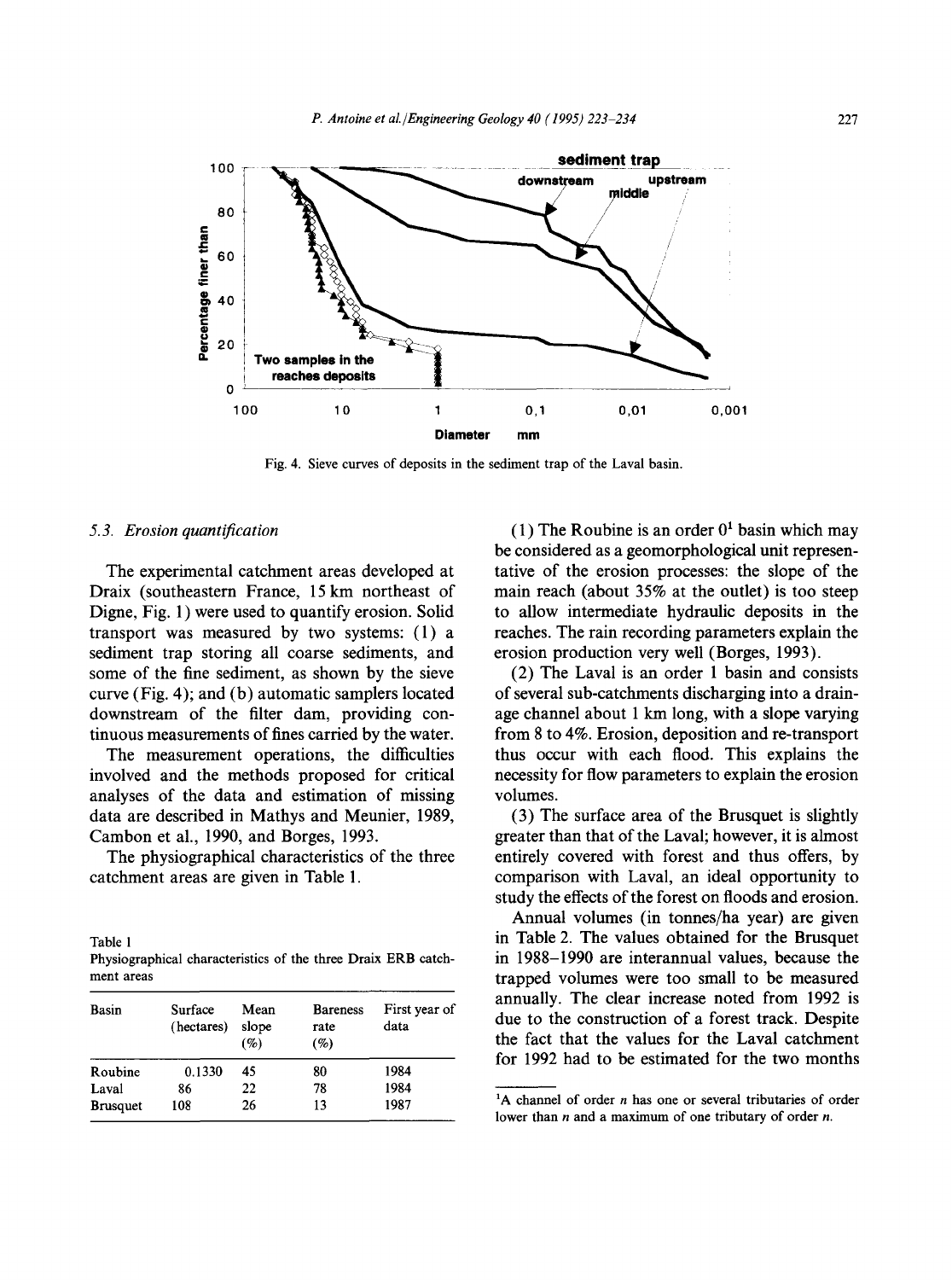|                 | 1985 | 1986 | 1987 | 1988       | 1989                   | 1990       | 1991 | 1992 | 1993 | $\mathbf{m}$ |             |
|-----------------|------|------|------|------------|------------------------|------------|------|------|------|--------------|-------------|
| Roubine         | 18   | 262  | 163  | 174        | 89                     | 138        | 132  | 350  | 163  | 177          | 81          |
| Laval           | 91.3 | 59،  | 166  | 103        | 64                     | 181        | 135  | 311  | 176  | 154          | -71         |
| <b>Brusquet</b> |      |      |      | $\gamma$ u | $\mathcal{D}^{\alpha}$ | $\gamma$ u |      |      |      |              | $\mathbf v$ |

Table 2 Annual erosion, mean and standard deviation, in Draix ERB (t/ha year)

"Average of three years.

when no data were obtained, it was nonetheless taken into account in the statistical calculations.

It can be seen that the erosion values measured on the denuded "Terres Noires" exceed 100 t/ha year, which is the value found for some of the most erodible soils in the world (Walling, 1988; Mahmood, 1987).

Table 2 shows that, in terms of erosion per hectare of denuded ground, the mean annual erosion rate is approximately the same in the large and small catchment areas with a light vegetation cover, although considerable variations may arise in a given year. With dense vegetation, however, the degraded surfaces are spread over the entire catchment area and the erosion products cannot be easily transported to the drainage network. Consequently, the erosion per hectare is up to fifty times lower than that measured on denuded basins.

The annual erosion rate on denuded ground varies from one year to the next. The data obtained fit Gumbel's law fairly well (Fig. 5); an erosion rate of 10-year return period is of the order of 220 to 270 t/ha year.

## **6. Solid transport**

The erosion processes described in Section 4 above are complicated by the hydraulic phenomena which occur in the drainage channel (temporary storage of sediments, deposition and retransportation along the reaches). If solid transport processes are to be modelled, it will be necessary to combine a hydrological flood simulation model, an erosion model, and, finally, a solid transport model (Borges et al., 1994). The system would, thus, be highly dependent on the nature of the flow, i.e., the type of mixture and its behaviour.



Fig. 5. Statistical law of annual erosion in the Draix ERB.

#### *6.1. Composition*

Because the marl platelets disintegrate easily, the particle size distribution of the transported solids changes considerably during the transport process, leading rapidly to a predominance of fine materials. The ratio of the volume of materials



Fig. 6. Variation in Deposited volume/Total sediment volume ratio.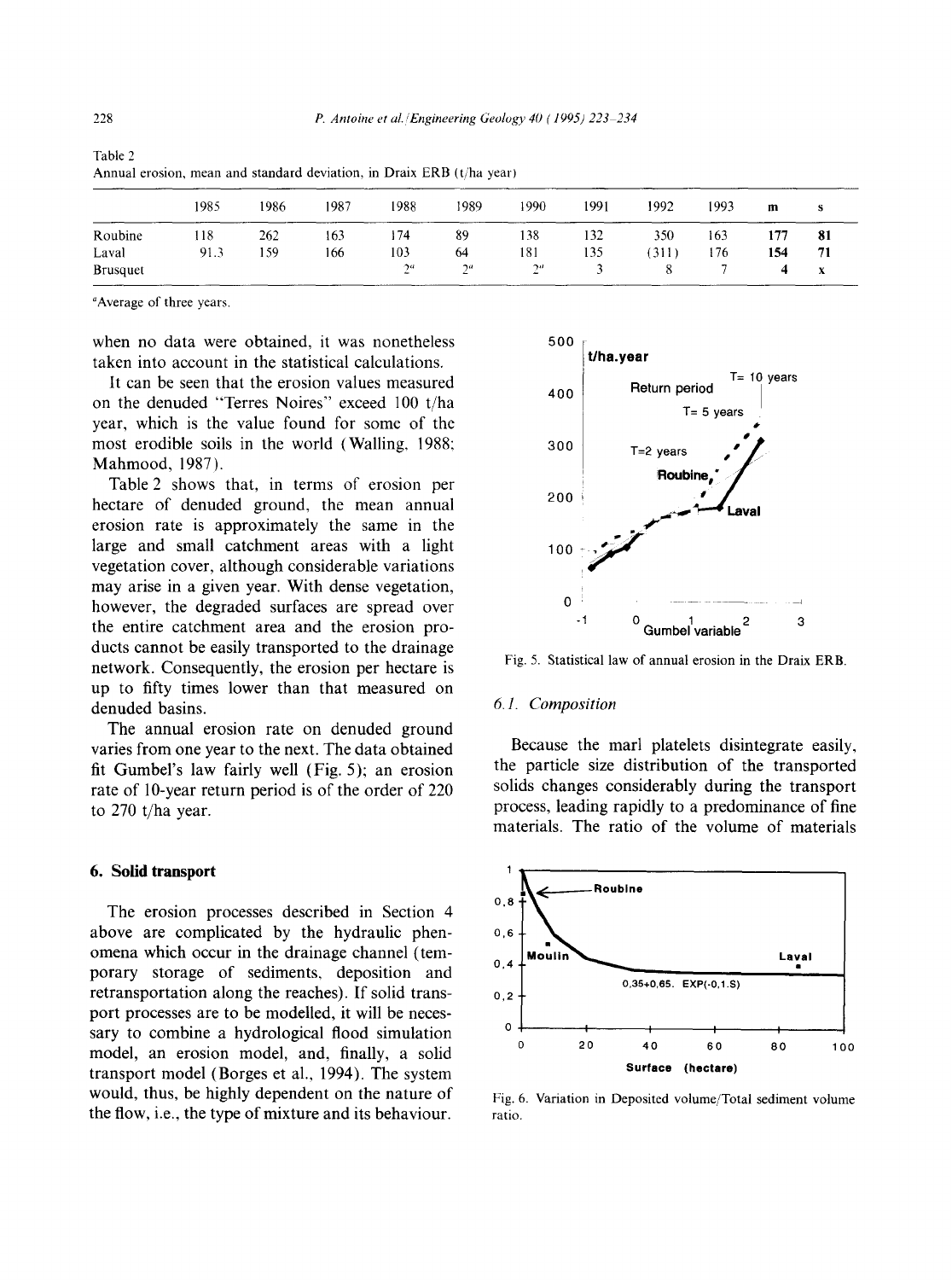

Fig. 7. Variation in the nature of solid transport flow in the "Terres Noires" along the stream profile.

deposited in the sediment traps to the total volume varies from one flood to another. The variation in the average values calculated for a series of events and as a function of the catchment surface area is given in Fig. 6. Note that the decrease is very rapid. For surface areas of over a few  $km<sup>2</sup>$ , it may be assumed that coarse marly materials are virtually all destroyed, with only stones and gravel from surface formations remaining for bed-load transport. It is, therefore, reasonable to consider only concentrated suspension transport.

## *6.2. Concentration and nature of fluids*

The concentration of transported solids varies considerably from one flood to the next. During high floods experienced in spring, or during summer storms after a long dry period, the solid flow to liquid flow ratio may be as high as 30% (concentration per unit volume<sup>2</sup>,  $C_v$ =0.23). The measuring system used in Draix does not provide the concentration upstream of the sediment traps. On the other hand, from data obtained downstream of the traps, concentration values of up to 500 g/l  $(C_v = 0.19)$  were obtained. These values are of the same order of magnitude as those measured on the tributaries of the Yellow River (Wang Mingfu et al., 1985; Wang Zhaoyin and Larsen, 1994b). These flows fall in the category of hyperconcentrated flows (Fig. 7) according to the classification of Meunier (1994), with rapid evolution towards the fine material axis. When the concentration per unit volume exceeds 0.45 to 0.5, the small upstream gullies may also give rise to debris flows that, in the different flow fields of Fig. 7, are situated in the monophasic or muddy debris flow category.

The flows observed in the "Terres Noires" may thus be placed in different categories (Fig. 7), although each category occurs in a different part of the drainage channel: (1) on slopes with gradients from 40 to 70%, many miniature debris flows occur during storms; (2) in the upstream gullies (gradients from 15 to 35%), occasionally muddy debris flows occur, but above all, hyperconcentrated flows of coarse materials; and (3) in

<sup>2</sup>The concentration per unit volume is equal to the solid volume divided by the total volume.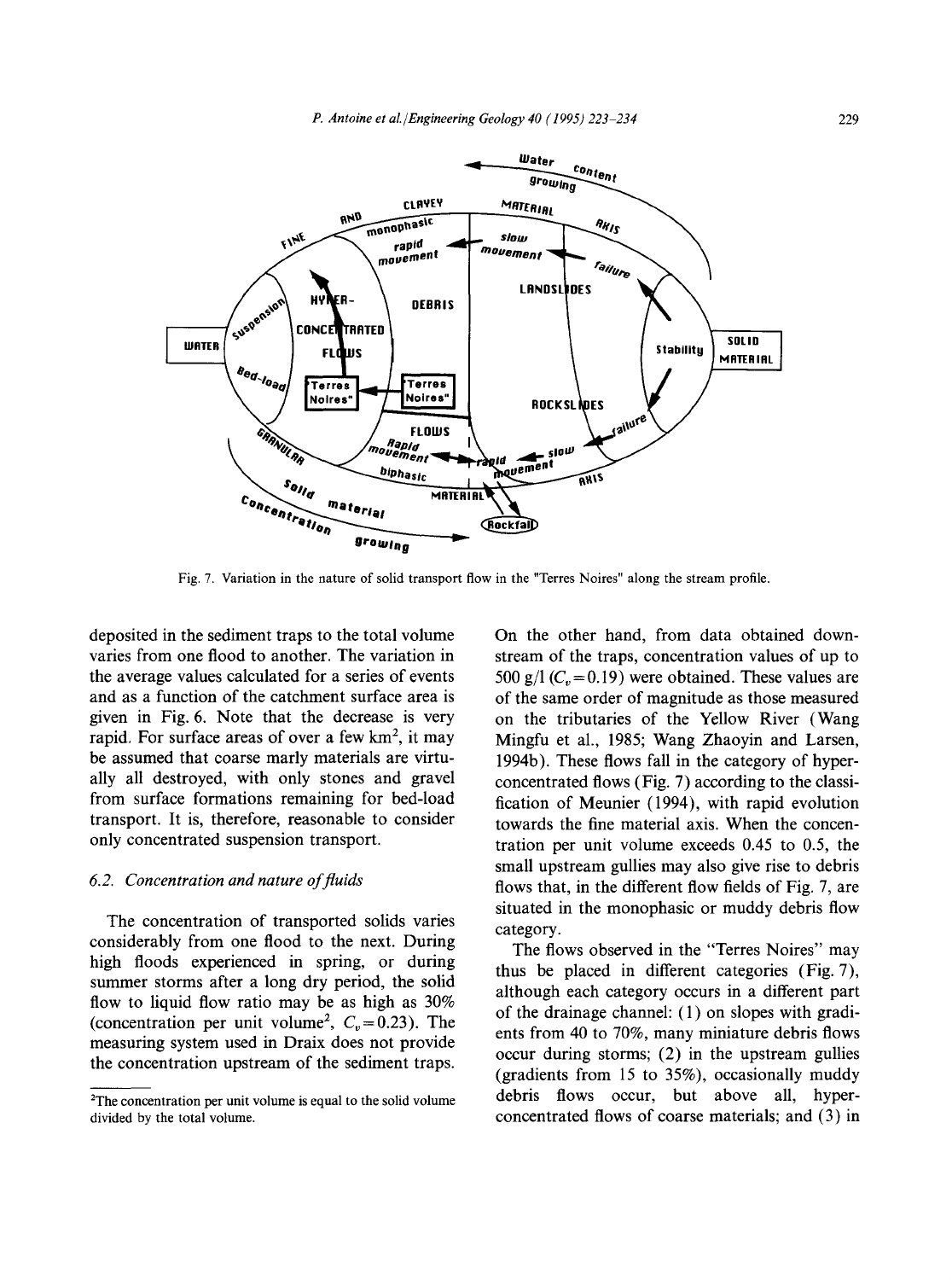reaches with gradients from 4 to 12%, muddy debris flows occur on rare occasions, but, above all, hyperconcentrated flows of coarse materials, quickly transforming into hyperconcentrated flows with predominantly fine materials.

The types of flows thus change from upstream to downstream in the "Terres Noires". This change, shown on the general diagram of Fig. 7, is typical of such solid material, due to the rapid change from coarse to fine material.

# *6.3. Rheology*

A rheology study of the fine part of the solids from the "Terres Noires" was carried out for extremely concentrated suspensions:  $C<sub>r</sub> = 0.3 - 0.43$ (i.e.,  $795-1140$  g/l). The flow curves obtained are shown in Fig. 8. These fluids are non-Newtonian: it is evident that their flow curves fit the Hershell-Bulkley law very well. This law is expressed as follows, in terms of  $\tau$  ( $\tau$  = shear stress,  $du/dy =$ shear rate):

$$
\tau = \tau c + k(\mathrm{d}u/\mathrm{d}y)^{0.333} \quad \text{if } (\mathrm{d}u/\mathrm{d}y) > 0
$$
  

$$
\tau < \tau c \quad \text{if } (\mathrm{d}u/\mathrm{d}y) = 0
$$

The concentrations of the fine fraction alone correspond to real fluids of higher concentrations  $(C_v>0.45-0.5)$ , and thus to debris flows.

At very high concentrations, the flows from the "Terres Noires" consist of fluids with an initial yield stress  $\tau c$  which varies exponentially with the



Fig. 9. Yield stress against volumetric concentration for Roubine solid material.

value of  $C_{v}$ , as shown in Fig. 9 which is a typical result for muddy suspensions (O'Brien and Julien, 1985; Coussot, 1993).

# *6.4. Hydraulics*

Because the flows described above can be placed in three different categories, it is necessary to apply three different hydraulic theories.

#### *6.4.1. Debris flows*

The theory especially devised at Cemagref for muddy debris flows (Coussot, 1994) using the Henshell-Bulkley model, is well suited to this category. At these very high concentrations, the



Fig. 8. Concentrated suspension flow curves for Roubine fine material fitted to the Hershell-Bulkley model.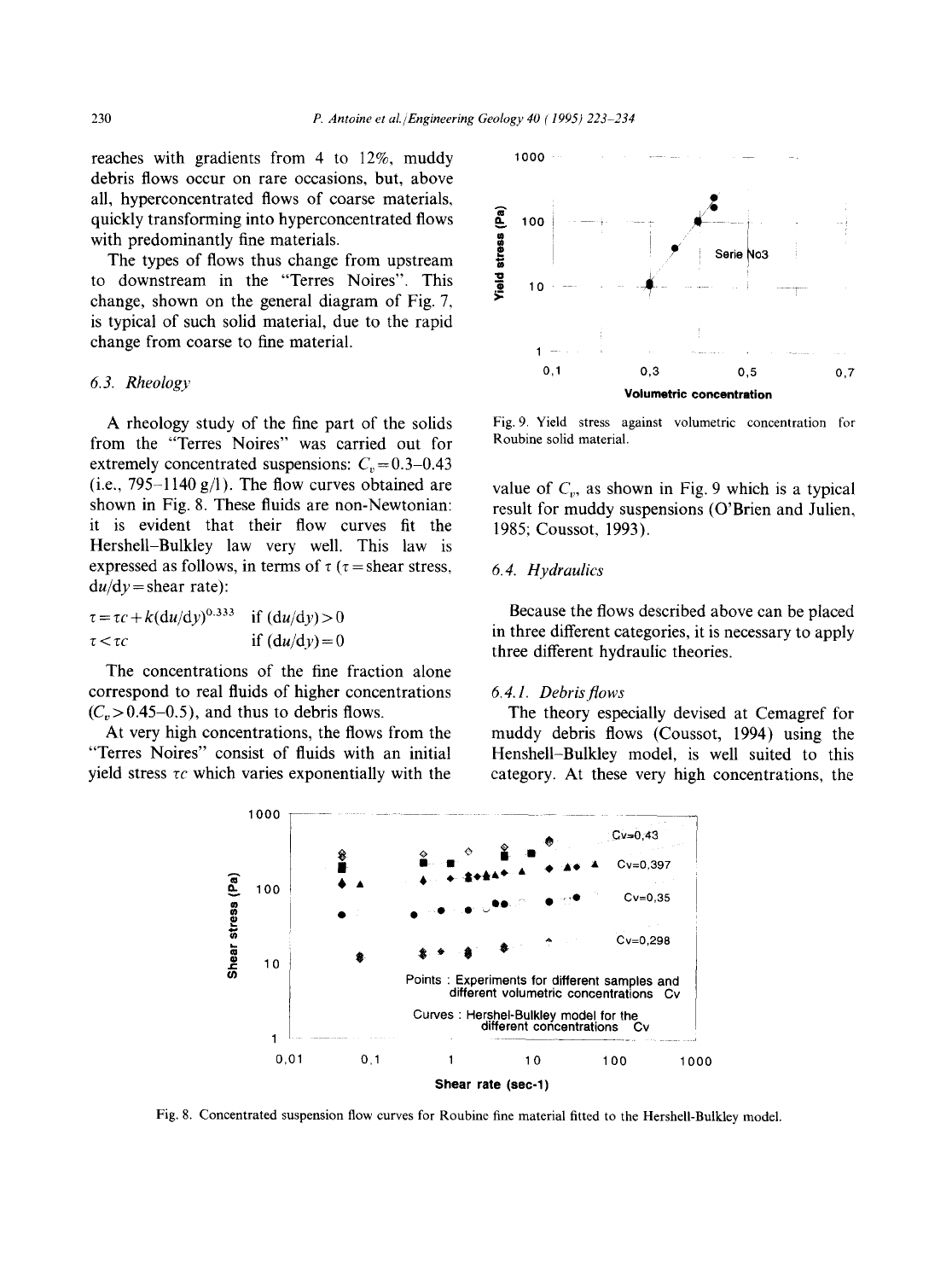flows are completely laminar. However, it should be noted that the flow front is often made up of blocks of rock and that, up till now, no law has been established to describe their behaviour.

# *6.4.2. Hyperconcentrated flows containing coarse materials*

The phenomena of hyperconcentrated flows with coarse debris are very complex and have not been studied in great detail. The law describing the behaviour of such fluids is hypothetical. At the Cemagref, the law applicable to river solid transport was simply extrapolated: (1) the Newtonian approximation was used for the liquid part of the flow; (2) for solid transport, the hyperconcentrated bedload transport formulae were used. These are applicable to steep gradients and were established from laboratory tests. These formulae give satisfactory orders of magnitude for the coarse materials deposited in the sediment traps at Draix (Borges, 1993; Borges et al., 1994). However it should be noted that these results are valid only for small upstream catchment areas and only for coarse sediments.

# *6.4.3. Hyperconcentrated flows containing mainly fine materials*

Because coarse materials disintegrate into fines or are deposited, hyperconcentrated flows of fine materials are quickly obtained [concentrations between 100 g/l  $(C_v=0.037)$  and 600 g/l  $(C_v=0.037)$ 0.23)]. These flows pose difficult problems because they probably remain non-Newtonian (Wang Zhaoyin et al., 1994a). On the Laval, for example, it was found that, for natural flow downstream of the sediment trap, and for a concentration of 300 g/l  $(C_v = 0.11)$ , the fundamental hydrostatic relationship is not verified (Cambon et al., 1990). From the theoretical standpoint, these fluids create a number of problems which have not yet been properly elucidated: (1) the behaviour law to be used; (2) the transition between low concentration flows and hyperconcentrated flows; (3) the reduction of turbulence by suspended materials and the existence of a maximum suspended material content (Wang Zhaoyin and Larsen, 1994b).

#### **7. Surfacial instabily**

The Barcelonnette area (Fig. 1) displays numerous landslides. Some slides are deep-seated, varying in depth from 30 to 60 m. Most were triggered after the final retreat of the glaciers (Legier, 1977). After periods of inactivity, some are reactivated and are presently active (Salomé and Beukenkamp, 1988; Weber, 1994). It is worth noting that the occurrence of deep-seated movements is not very frequent in the "Terres Noires". From this point of view, the Barcelonnette region (Fig. 1) appears to be unique.

The majority of the slides are shallow and are developed in the weathered superficial top soils including morainic slope formations. The maximum thickness of this soil cover ranges between 5 and 10 m, if deposited in depressions by solifluction or ancient mass movement processes. Slides can be triggered in such zones by long periods of rainfall.

# *7.1. Geophysical and geotechnical characteristics of the colluvial material derived from "Terres Noires"*

Geophysical methods proved to be helpful to determine the depth of the sound "Terres Noires" substratum beneath the colluvium (and thus the potential depth of a slip surface) and to detect variations in water content. (Caris, 1991). Resistivity borehole logs in the colluvium, performed in the Riou Bourdoux catchment near Barcelonnette, gave values between 30 and 15 ohm m depending on the water content. Deep resistivity soundings revealed a gradual rise in resistivity in the in situ "Terres Noires" over 2 m, rising from 75-80 ohm m to 150 ohm m, indicative of a weathered zone on top of bedrock.

Seismic velocity measurements are a helpful means of describing the base of the top soil due to the excellent contrast in velocity between the soft cover (about 340 m/s) and the bedrock (about 2500-3000 m/s) (Caris, 1991).

An intensive geotechnical investigation was carried out at sites near Barcelonnette and Jausier, in order to estimate strength values for the colluvial "Terres Noires" material. On the basis of 131 drained direct shear tests (sample diameter 63 mm)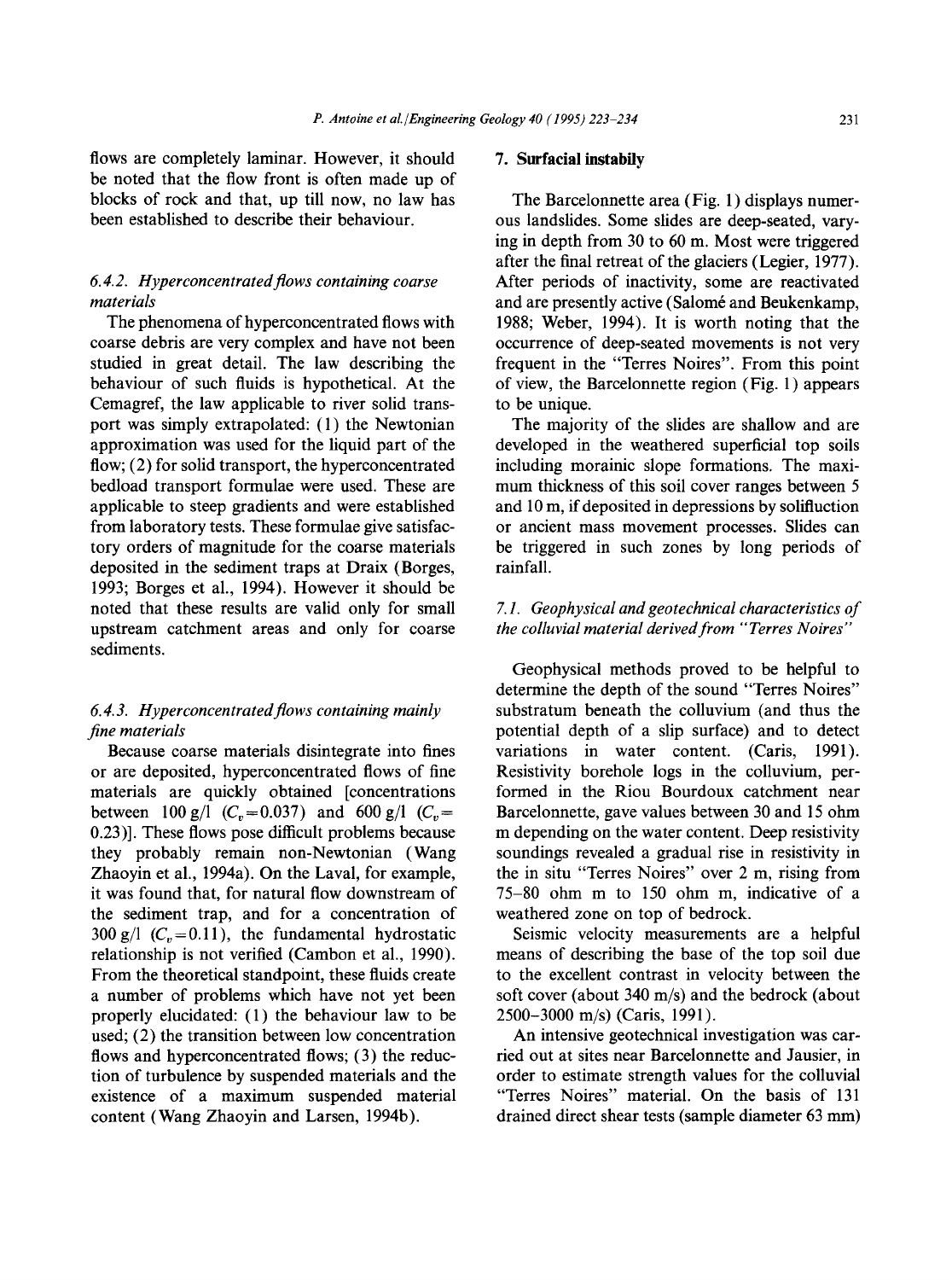the mean friction angle is  $35.4^{\circ}$  (variance 3.8) and mean cohesion is 13.5 kPa (variance 49.1).

Drained triaxial tests on 19 samples (diameter 66 mm) show probably more realistic lower values and higher variances (mean friction angle:  $24.7^{\circ}$ , var. 0.37; mean cohesion: 12.4kPa, var. 243.5). No significant differences were found in the mean values of the strength parameters in the root zone. Mulder (1991) explained that roots contribute to the strength of the soil only for shear strains greater than 0.4; conditions which are hardly met during tests on small samples.

# *7.2. Hydrological characteristics of the weathered "Terres Noires'"*

Hydrological measurements were carried out at two sites in the Barcelonnette area (near Jausier and in the Riou Bourdoux). Fig. 10 shows values



Fig. 10. Variation in saturated hydraulic conductivity with depth for weathered colluvial "Terres Noires" material.

of the saturated hydraulic conductivity measured at different depths, with the inverse borehole method (Oosterwegel and Van Veen, 1988). Two layers can be distinguished in the colluvial material: a relatively permeable top layer (layer 1) with a thickness of 1 to 1.5 m, and a relatively impermeable sublayer (layer 2). The saturated hydraulic conductivity in the top layer varies considerably, ranging from 5 to 40 cm per day. Conductivity values obtained from measurements performed on  $25 \times 25 \times 25$  cm soil cubes gave far higher values, ranging from 1.50 to 4 m per day (Caris, 1991). Macropores and fissures play a major role in the permeability of the top layer as evidenced by their higher mean values and variances compared with the sublayer. The colluvial material of layer 2 is relatively impermeable with hydraulic conductivities ranging between 0.05 and 5 cm/day.

Tensiometer measurements at different depths in the colluvium were perfomed with a view to understanding the behaviour of water in layer 1 and the more impermeable colluvial material beneath. The water clearly concentrates in the top layer due to the contrast in hydraulic conductivity between layer 1 and layer 2 (Fig. 10). In fact, the water concentration in the layer 1 controls the flows into layer 2. There are significant temporary moisture fluctuations in the top layer as an immediate response to rainfall and evapotranspiration. Fig. 11 also shows that a short-term increase in the moisture content of layer 1 does not result in a significant downward flow of water. The moisture content (suction) in layer 2 remains fairly constant with time, with a tendency for an increased moisture content (lower suction) with depth. It can, therefore, be imagined that only a perched groundwater table in the top layer over longer periods could supply significant downward flows to the sublayer.

# *7.3. Meteorological instability conditions Jor surface landslides in "Terres Noires" weathered material*

Generally speaking, the unstable slopes are characterised by shallow slides with a flat slip surface running more or less parallel to the topography at depths varying from 5 to 7 m. The length of the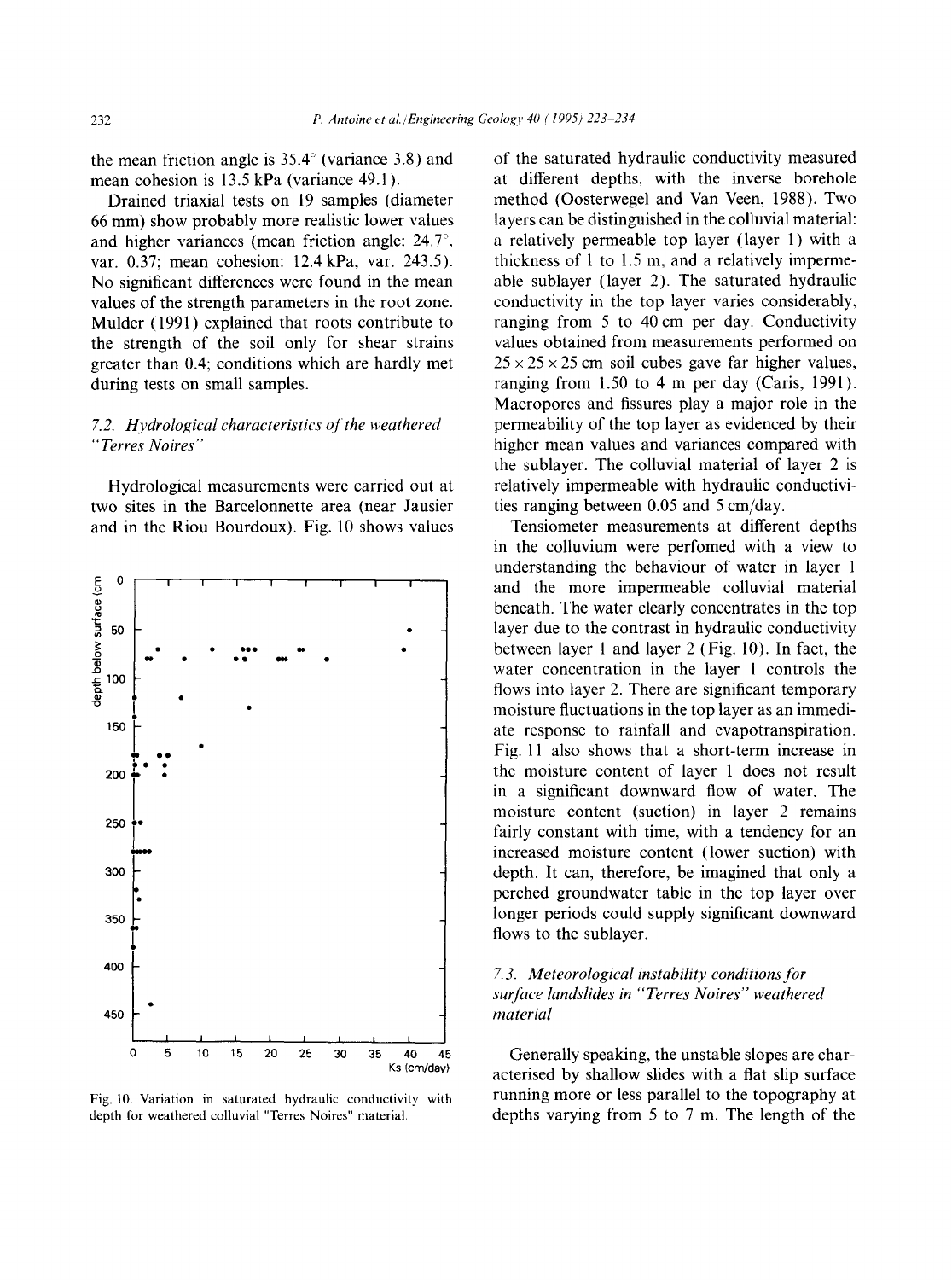

Fig. 11. Time-dependent variation in matrix suction in two profiles in weathered colluvial "Terres Noires".

slides varies from 80 to 120 m. The landslides can be reactivated in a particular year, separated by inactive periods ranging from 5 to 12 years. This could be detected by dendrochronological research on bent tree stems over a maximum period of 100 years BP (Van Asch and Van Steijn, 1991; Van Asch, 1995). Ground water modelling on a monthly basis over 25 years, using the two-layer concept described above, shows a yearly fluctuation in the phreatic water table in the colluvial material of layer 2, with peaks at the end of the winter period and at the beginning of spring, and minimum values during the dry summer period. The hydrological monitoring presented above already suggested that long periods of rainfall are needed to create a permanent perched water table in the top layer in order to induce significant flows to the sublayer.

The hydrological investigations and modelling of failure conditions in layer 1 and layer 2 of colluvial material indicate that the installation of interception drains in the 1.5-m-thick permeable upper layer of the landslide should probably constitute an effective measure for stabilisation of these superficial slides in the colluvial material.

# **8. Conclusions**

The "Terres Noires", which cover large areas of southeastern France, consist of easily weathered and erodable materials. This susceptibility to weathering makes them particularly prone to erosion, leading to high levels of solid transport, contributing to the alluviation of man-made reservoirs. In addition, these formations are affected by surface instabilities.

The majority of the slides are shallow and are developed in the near-surface weathered colluvial soils.

Plant cover plays a fundamental role in the protection of these formations against surface erosion. For example, in a catchment area with a dense plant cover, denuded areas are not only small in size, or non-existent, but even where they do occur, the rate of erosion may be as much as 50 times lower than on equivalent surfaces in a catchment area without plant cover. References not cited in the text Hazeu, 1988, Kruse and Terlien, 1990

# **Acknowledgment**

We would like to thank Mr Cambon, Mr Olivier and Mrs Mathys from Cemagref for the supply of quantitative data on Draix ERB. The authors would also like to thank Prof. John Hutchinson